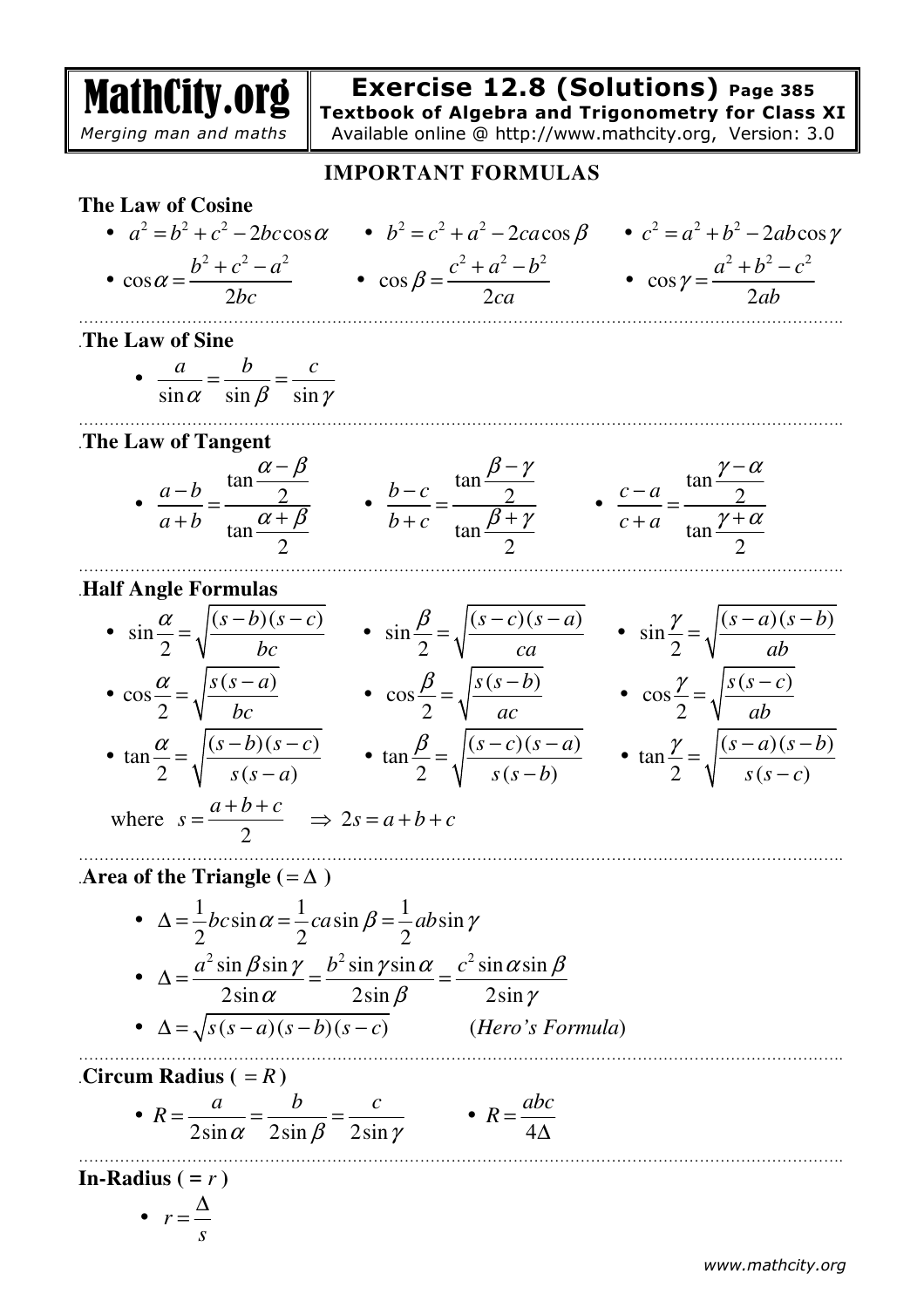#### **Escribed Circle**

• 
$$
r_1 = \frac{\Delta}{s-a}
$$
  $r_2 = \frac{\Delta}{s-b}$   $r_3 = \frac{\Delta}{s-c}$ 

### **Question # 1**

Show that

(i) 
$$
r = 4R \sin \frac{\alpha}{2} \sin \frac{\beta}{2} \sin \frac{\gamma}{2}
$$
 (ii)  $s = 4R \cos \frac{\alpha}{2} \cos \frac{\beta}{2} \cos \frac{\gamma}{2}$ 

………………………………………………………………………………………………………………………………….

*Solution* 

(i) R.H.S = 
$$
4R \sin \frac{\alpha}{2} \sin \frac{\beta}{2} \sin \frac{\gamma}{2}
$$
  
\n
$$
= 4R \sqrt{\frac{(s-b)(s-c)}{bc} \sqrt{\frac{(s-a)(s-c)}{ac} \sqrt{\frac{(s-a)(s-b)}{ab}}}}
$$
\n
$$
= 4R \sqrt{\frac{(s-b)(s-c)(s-a)(s-c)(s-a)(s-b)}{(bc)(ac)(ab)}}
$$
\n
$$
= 4R \sqrt{\frac{(s-a)^2(s-b)^2(s-c)^2}{a^2b^2c^2}}
$$
\n
$$
= 4R \frac{(s-a)(s-b)(s-c)}{abc}
$$
\n
$$
= 4 \left(\frac{abc}{4\Delta}\right) \frac{(s-a)(s-b)(s-c)}{abc}
$$
\n
$$
= \frac{(s-a)(s-b)(s-c)}{\Delta} = \frac{s(s-a)(s-b)(s-c)}{s\Delta}
$$
\n
$$
= \frac{\Delta^2}{s\Delta} \qquad \therefore \Delta = \sqrt{s(s-a)(s-b)(s-c)}
$$
\n
$$
= \frac{\Delta}{s} = r = \text{L.H.S}
$$
\n(ii) R.H.S =  $4R \cos \frac{\alpha}{2} \cos \frac{\beta}{2} \cos \frac{\gamma}{2}$ \n
$$
= 4R \sqrt{\frac{s(s-a)}{bc} \sqrt{\frac{s(s-b)}{ac} \sqrt{\frac{s(s-c)}{ab}}}}
$$
\n
$$
= 4R \sqrt{\frac{s^2 \cdot s(s-a)(s-b)(s-c)}{(bc)(ac)(ab)}} = 4R \sqrt{\frac{s^2 \Delta^2}{a^2b^2c^2}}
$$
\n
$$
= 4R \frac{s\Delta}{abc} = 4 \left(\frac{abc}{4\Delta}\right) s \frac{\Delta}{abc}
$$
\n
$$
= s = \text{L.H.S}
$$

**Question # 2** 

Show that:

$$
r = a\sin\frac{\beta}{2}\sin\frac{\gamma}{2}\sec\frac{\alpha}{2} = b\sin\frac{\gamma}{2}\sin\frac{\alpha}{2}\sec\frac{\beta}{2} = c\sin\frac{\alpha}{2}\sin\frac{\beta}{2}\sec\frac{\gamma}{2}
$$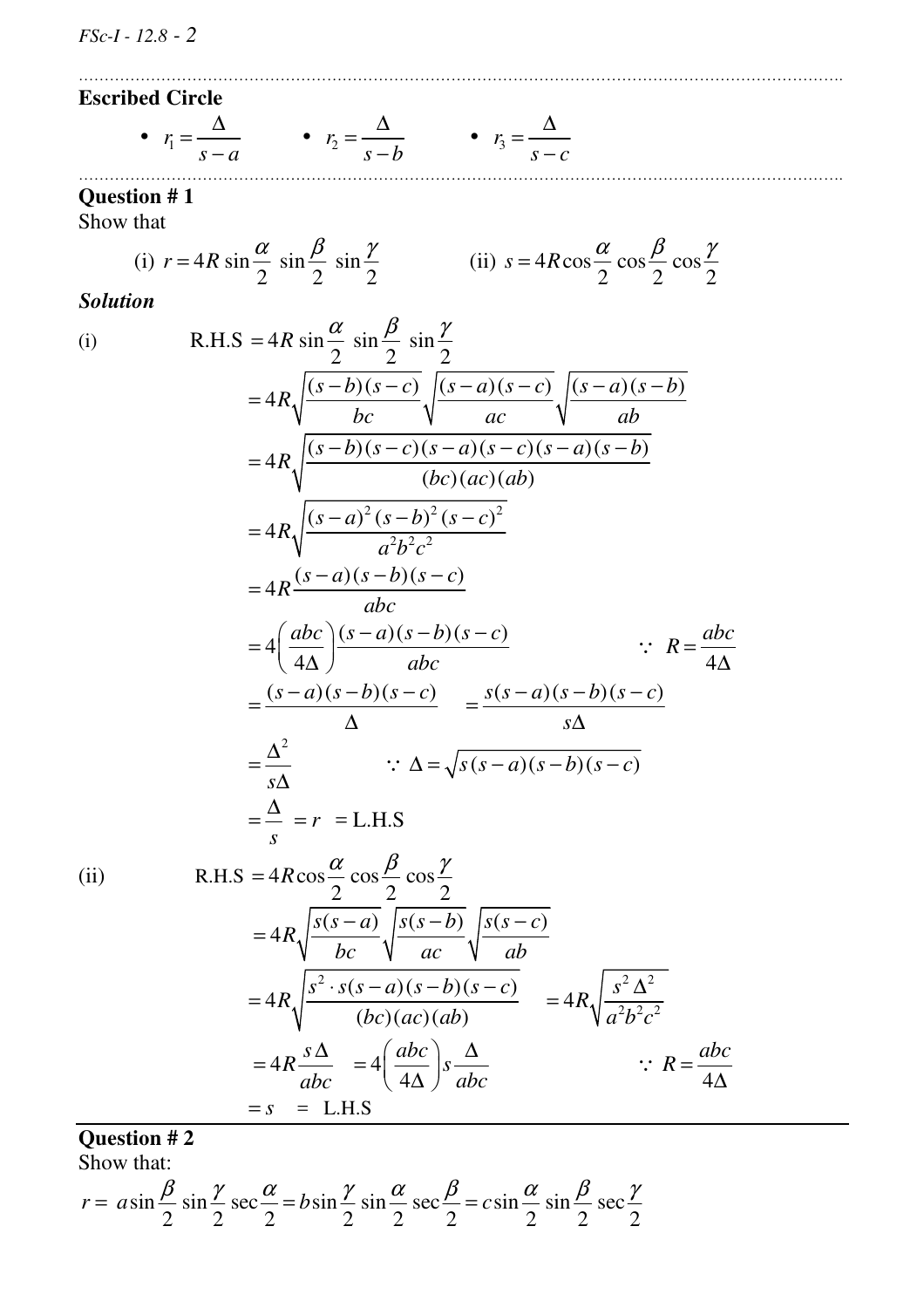## *Solution*

We take

$$
a\sin\frac{\beta}{2}\sin\frac{\gamma}{2}\sec\frac{\alpha}{2} = a\sin\frac{\beta}{2}\sin\frac{\gamma}{2}\frac{1}{\cos\frac{\alpha}{2}}
$$
  
\n
$$
= a\sqrt{\frac{(s-a)(s-c)}{ac}}\sqrt{\frac{(s-a)(s-b)}{ab}}\frac{1}{\sqrt{\frac{s(s-a)}{bc}}}
$$
  
\n
$$
= a\sqrt{\frac{(s-a)(s-c)}{ac}}\sqrt{\frac{(s-a)(s-b)}{ab}}\sqrt{\frac{bc}{s(s-a)}}
$$
  
\n
$$
= a\sqrt{\frac{(s-a)(s-c)(s-a)(s-b)(bc)}{(ac)(ab)s(s-a)}}
$$
  
\n
$$
= a\sqrt{\frac{(s-a)(s-b)(s-c)}{a^2s}} = a\sqrt{\frac{s(s-a)(s-b)(s-c)}{a^2s^2}}
$$
  
\n
$$
= a\sqrt{\frac{s(s-a)(s-b)(s-c)}{a^2s}} = \frac{\Delta}{s} = r
$$
  
\n
$$
\Rightarrow a\sin\frac{\beta}{2}\sin\frac{\gamma}{2}\sec\frac{\alpha}{2} = r
$$
............ (i)  
\nSimilarly prove yourself  
\n
$$
b\sin\frac{\gamma}{2}\sin\frac{\alpha}{2}\sec\frac{\beta}{2} = r
$$
............ (ii)  
\n
$$
c\sin\frac{\alpha}{2}\sin\frac{\beta}{2}\sec\frac{\gamma}{2} = r
$$
............ (iii)  
\nFrom (i), (ii) and (iii)

$$
r = a \sin \frac{\beta}{2} \sin \frac{\gamma}{2} \sec \frac{\alpha}{2} = b \sin \frac{\gamma}{2} \sin \frac{\alpha}{2} \sec \frac{\beta}{2} = c \sin \frac{\alpha}{2} \sin \frac{\beta}{2} \sec \frac{\gamma}{2}
$$

**Question # 3**  Show that:

(i) 
$$
r_1 = 4R\sin\frac{\alpha}{2}\cos\frac{\beta}{2}\cos\frac{\gamma}{2}
$$
 (ii)  $r_2 = 4R\cos\frac{\alpha}{2}\sin\frac{\beta}{2}\cos\frac{\gamma}{2}$   
(iii)  $r_3 = 4R\cos\frac{\alpha}{2}\cos\frac{\beta}{2}\sin\frac{\gamma}{2}$ 

R.H.S = 
$$
4R\sin{\frac{\alpha}{2}}\cos{\frac{\beta}{2}}\cos{\frac{\gamma}{2}}
$$
  
=  $4R\sqrt{\frac{(s-b)(s-c)}{bc}}\sqrt{\frac{s(s-b)}{ac}}\sqrt{\frac{s(s-c)}{ab}}$   
=  $4R\sqrt{\frac{(s-b)(s-c)s(s-b)s(s-c)}{(bc)(ac)(ab)}} = 4R\sqrt{\frac{s^2(s-b)^2(s-c)^2}{a^2b^2c^2}}$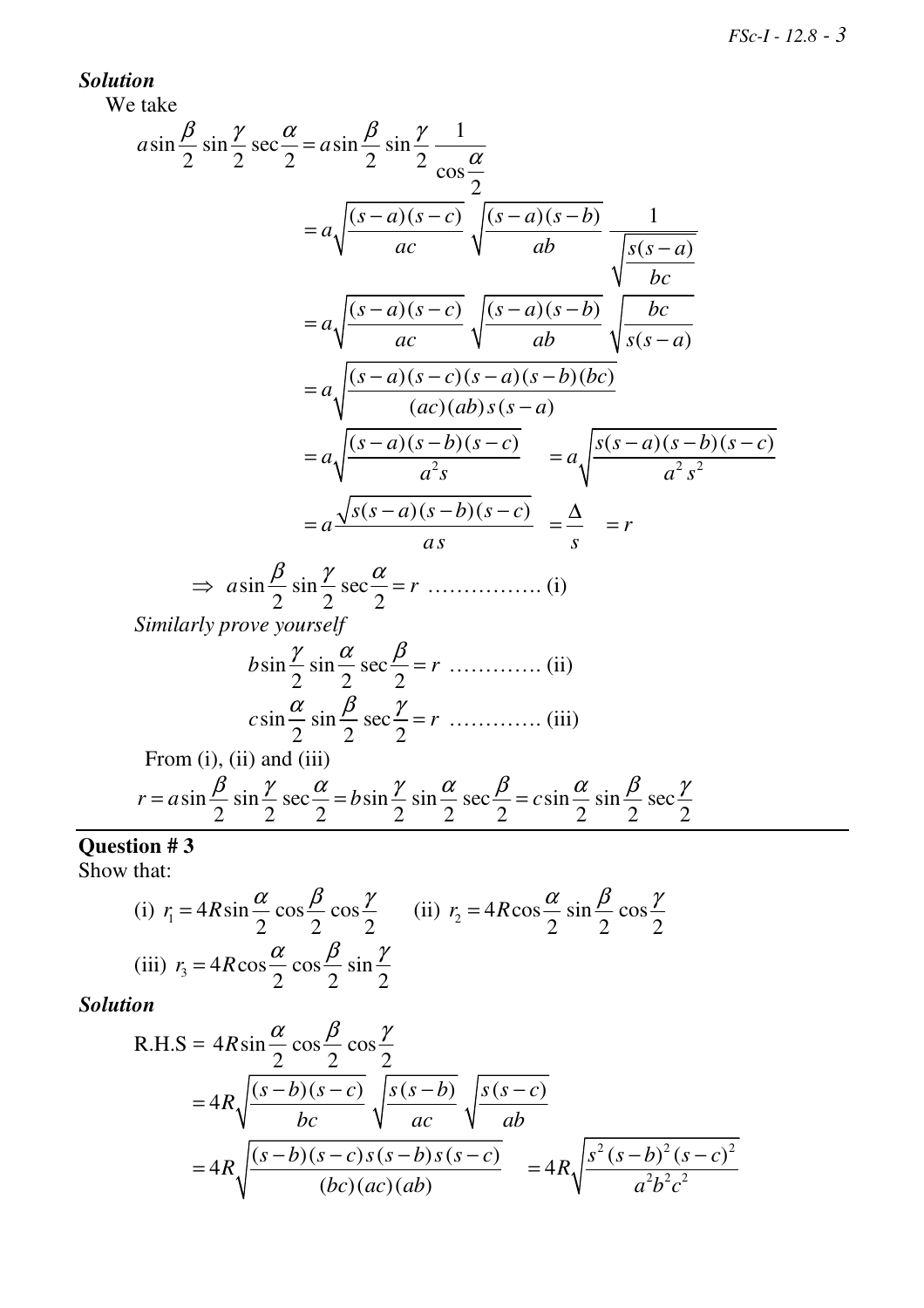$$
=4R\frac{s(s-b)(s-c)}{abc} = 4\frac{abc}{4\Delta}\frac{s(s-b)(s-c)}{abc} \cdot \frac{(s-a)}{(s-a)} \qquad \therefore R = \frac{abc}{4\Delta}
$$

$$
= \frac{s(s-a)(s-b)(s-c)}{\Delta(s-a)}
$$

$$
= \frac{\Delta^2}{\Delta(s-a)} = \frac{\Delta}{(s-a)} = r_1 = \text{R.H.S}
$$
(ii) & (iii)

## **Question # 4**

Show that:

(i) 
$$
r_1 = s \tan \frac{\alpha}{2}
$$
 (ii)  $r_2 = s \tan \frac{\beta}{2}$  (iii)  $r_3 = s \tan \frac{\gamma}{2}$ 

*Solution* 

R.H.S = 
$$
s \tan \frac{\alpha}{2}
$$
  
\n
$$
= s \sqrt{\frac{(s-b)(s-c)}{s(s-a)}} = s \sqrt{\frac{(s-b)(s-c)}{s(s-a)} \cdot \frac{s(s-a)}{s(s-a)}}
$$
\n
$$
= s \sqrt{\frac{s(s-a)(s-b)(s-c)}{s^2(s-a)^2}}
$$
\n
$$
= s \sqrt{\frac{\Delta^2}{s^2(s-a)^2}} = s \frac{\Delta}{s(s-a)} = \frac{\Delta}{(s-a)} = r_1 = \text{L.H.S}
$$

(ii) & (iii)*Do yourself* 

#### **Question # 5**

Prove that:

| (i) $r_1 r_2 + r_2 r_3 + r_3 r_1 = s^2$ | (ii) $r r_1 r_2 r_3 = \Delta^2$ |
|-----------------------------------------|---------------------------------|
| (iii) $r_1 + r_2 + r_3 - r = 4R$        | (iv) $r_1r_2r_3 = rs^2$         |

(i) L.H.S = 
$$
r_1 r_2 + r_2 r_3 + r_3 r_1
$$
  
\n
$$
= \left(\frac{\Delta}{s-a}\right) \left(\frac{\Delta}{s-b}\right) + \left(\frac{\Delta}{s-b}\right) \left(\frac{\Delta}{s-c}\right) + \left(\frac{\Delta}{s-c}\right) \left(\frac{\Delta}{s-a}\right)
$$
\n
$$
= \frac{\Delta^2}{(s-a)(s-b)} + \frac{\Delta^2}{(s-b)(s-c)} + \frac{\Delta^2}{(s-c)(s-a)}
$$
\n
$$
= \Delta^2 \left(\frac{1}{(s-a)(s-b)} + \frac{1}{(s-b)(s-c)} + \frac{1}{(s-c)(s-a)}\right)
$$
\n
$$
= \Delta^2 \left(\frac{s-c+s-a+s-b}{(s-a)(s-b)(s-c)}\right) = \Delta^2 \left(\frac{3s-(a+b+c)}{(s-a)(s-b)(s-c)}\right)
$$
\n
$$
= \Delta^2 \left(\frac{3s-2s}{(s-a)(s-b)(s-c)}\right) \qquad \therefore s = \frac{a+b+c}{2}
$$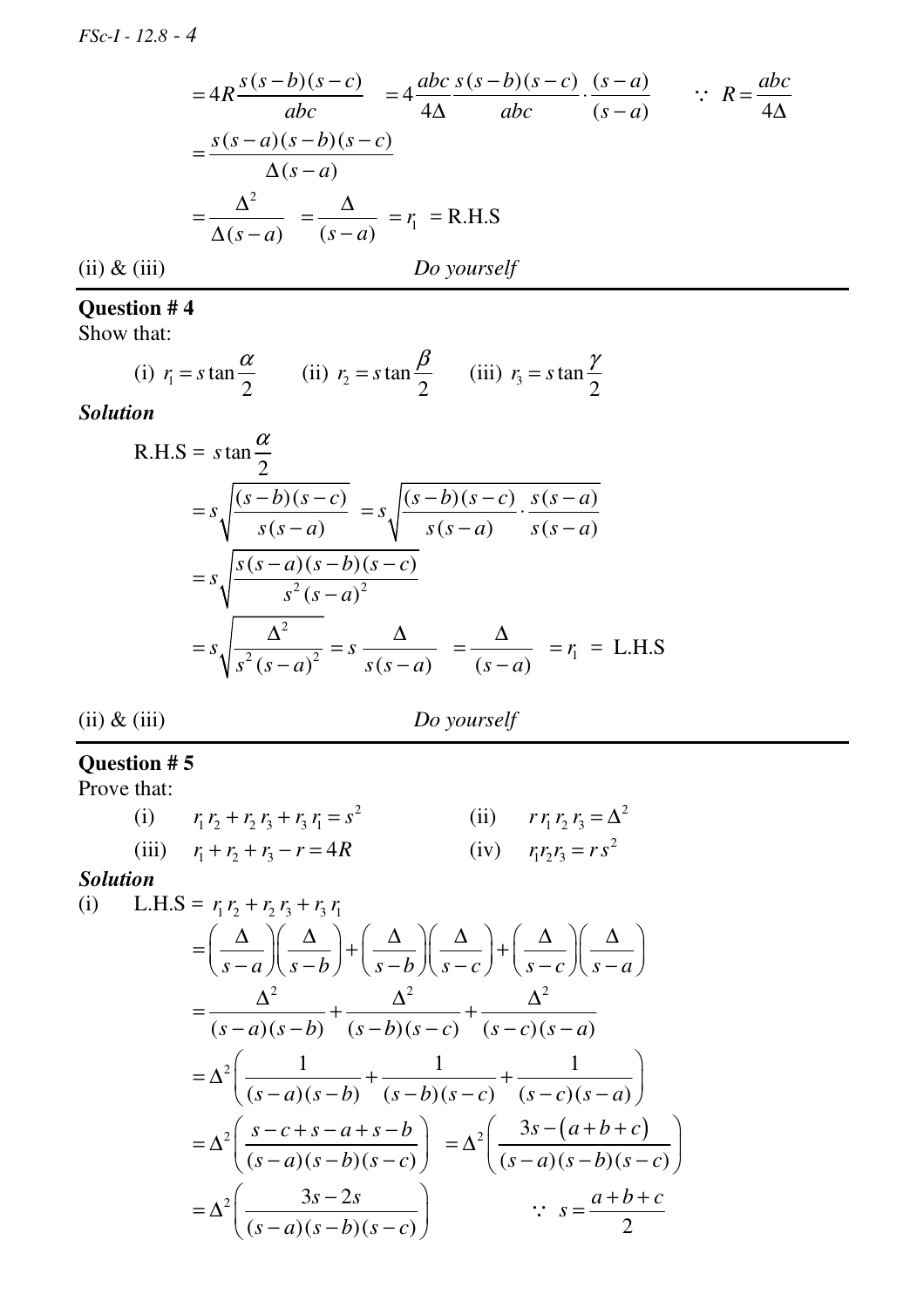$$
= \Delta^2 \left( \frac{s}{(s-a)(s-b)(s-c)} \cdot \frac{s}{s} \right)
$$
  
=  $\Delta^2 \left( \frac{s^2}{s(s-a)(s-b)(s-c)} \right) = \Delta^2 \left( \frac{s^2}{\Delta^2} \right) = s^2 = \text{R.H.S}$ 

(ii) L.H.S = 
$$
r r_1 r_2 r_3
$$
  
=  $\left(\frac{\Delta}{s}\right) \left(\frac{\Delta}{s-a}\right) \left(\frac{\Delta}{s-b}\right) \left(\frac{\Delta}{s-c}\right)$   
=  $\frac{\Delta^4}{s(s-a)(s-b)(s-c)} = \frac{\Delta^4}{\Delta^2} = \Delta^2 = \text{R.H.S}$ 

(iii) L.H.S = 
$$
r_1 + r_2 + r_3 - r
$$
  
\n
$$
= \frac{\Delta}{s-a} + \frac{\Delta}{s-b} + \frac{\Delta}{s-c} - \frac{\Delta}{s} = \Delta \left( \frac{1}{s-a} + \frac{1}{s-b} + \frac{1}{s-c} - \frac{1}{s} \right)
$$
\n
$$
= \Delta \left( \frac{(s-b)+(s-a)}{(s-a)(s-b)} + \frac{s-(s-c)}{s(s-c)} \right) = \Delta \left( \frac{2s-b-a}{(s-a)(s-b)} + \frac{s-s+c}{s(s-c)} \right)
$$
\n
$$
= \Delta \left( \frac{a+b+c-b-a}{(s-a)(s-b)} + \frac{c}{s(s-c)} \right) \qquad \therefore 2s = a+b+c
$$
\n
$$
= \Delta \left( \frac{c}{(s-a)(s-b)} + \frac{c}{s(s-c)} \right) = c\Delta \left( \frac{1}{(s-a)(s-b)} + \frac{1}{s(s-c)} \right)
$$
\n
$$
= c\Delta \left( \frac{s(s-c)-(s-a)(s-b)}{s(s-a)(s-b)(s-c)} \right) = c\Delta \left( \frac{s^2-sc+s^2-as-bs+ab}{\Delta^2} \right)
$$
\n
$$
= c\left( \frac{2s^2-s(a+b+c)+ab}{\Delta} \right) = c\left( \frac{2s^2-s(2s)+ab}{\Delta} \right)
$$
\n
$$
= c\left( \frac{2s^2-2s^2+ab}{\Delta} \right) = \frac{abc}{\Delta} = 4 \cdot \frac{abc}{4\Delta} = 4R = R.H.S
$$
\n(iv) L.H.S =  $\left( \frac{\Delta}{s-a} \right) \left( \frac{\Delta}{s-b} \right) \left( \frac{\Delta}{s-c} \right)$   
\n
$$
= \frac{\Delta^3}{(s-a)(s-b)(s-c)} = \frac{s\Delta^3}{s(s-a)(s-b)(s-c)}
$$
\n
$$
= \frac{s\Delta^3}{\Delta^2} = s\Delta = s^2 \frac{\Delta}{s} = s^2 r = rs^2 = R.H.S
$$

## **Question # 6**

Find  $R, r, r_1, r_2$  and  $r_3$ , if measures of the sides of triangle *ABC* are (i)  $a=13$ ,  $b=14$ ,  $c=15$  (ii)  $a=34$ ,  $b=20$ ,  $c=42$ *Solution*  (i)  $a=13$ ,  $b=14$ ,  $c=15$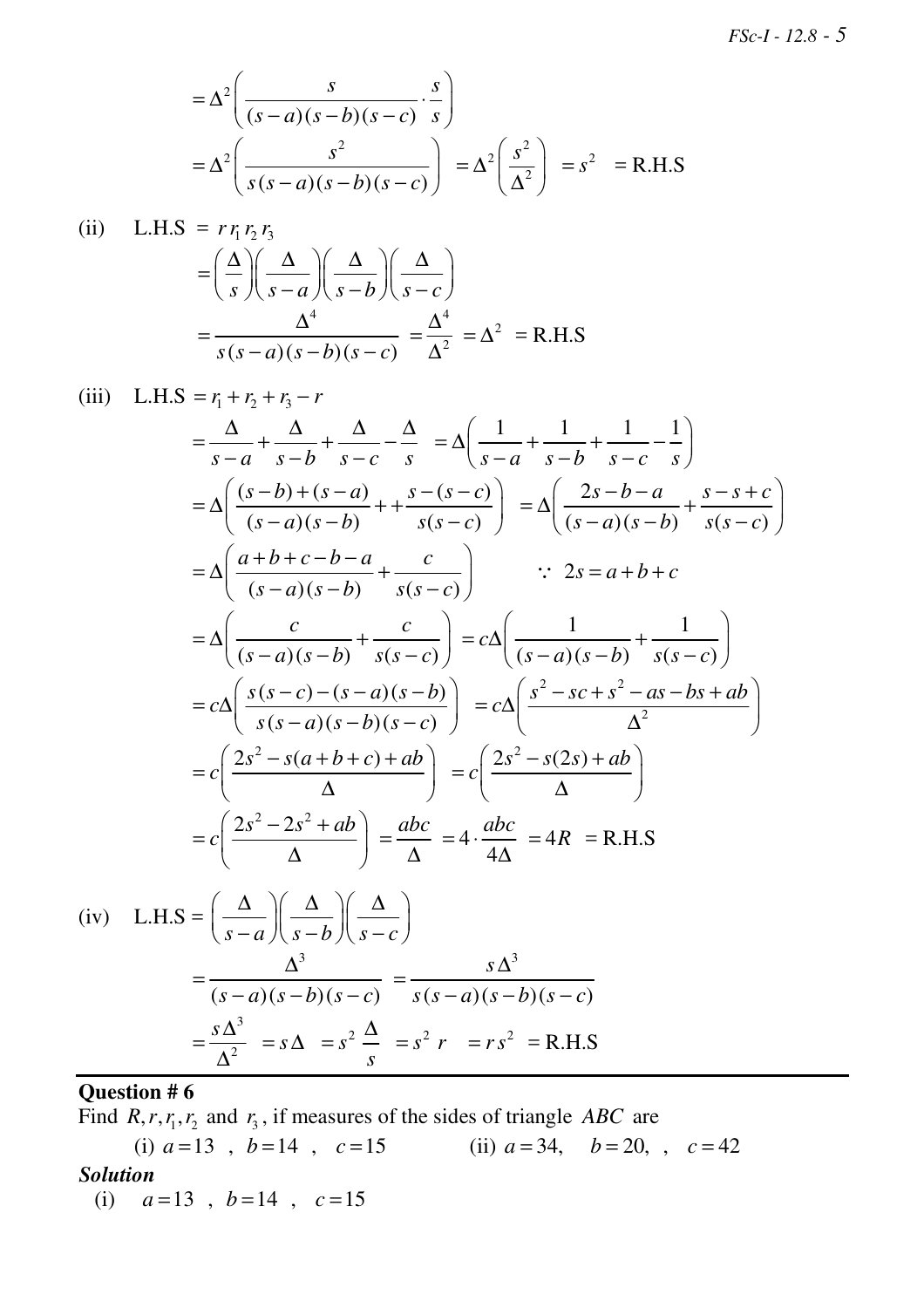$$
s = \frac{a+b+c}{2} = \frac{13+14+15}{2} = 21
$$
  
s-a=21-13=8  
s-b=21-14=7  
s-c=21-15=6  
So 
$$
\Delta = \sqrt{s(s-a)(s-b)(s-c)} = \sqrt{21(8)(7)(6)} = \sqrt{7056} = 84
$$

Now

$$
R = \frac{abc}{4\Delta} = \frac{(13)(14)(15)}{4(84)} = 8.125
$$
  
\n
$$
r = \frac{\Delta}{s} = \frac{84}{21} = 4
$$
  
\n
$$
r_1 = \frac{\Delta}{s - a} = \frac{84}{8} = 10.5
$$
  
\n
$$
r_2 = \frac{\Delta}{s - b} = \frac{84}{7} = 12
$$
  
\n
$$
r_3 = \frac{\Delta}{s - c} = \frac{84}{6} = 14
$$
  
\n(i) Do yourself

## **Question # 7**

Prove that in an equilateral triangle,

(i)  $r: R: r_1 = 1:2:3$ (ii)  $r: R: r_1: r_2: r_3 = 1: 2: 3: 3: 3$ 

## *Solution*

(i) *Do yourself* 

(ii) In equilateral triangle all the sides are equal so  $a = b = c$ 

$$
s = \frac{a+b+c}{2} = \frac{a+a+a}{2} = \frac{3a}{2}
$$

$$
s-a = \frac{3a}{2} - a = \left(\frac{3}{2} - 1\right)a = \frac{1}{2}a
$$

Now

$$
\Delta = \sqrt{s(s-a)(s-b)(s-c)}
$$
  
=  $\sqrt{s(s-a)(s-a)(s-a)} = \sqrt{s(s-a)^3} = \sqrt{\frac{3a}{2}(\frac{1}{2}a)^3}$   
=  $\sqrt{\frac{3a}{2}(\frac{a^3}{8})} = \sqrt{\frac{3a^4}{16}} = \frac{\sqrt{3}a^2}{4}$   
 $r = \frac{\Delta}{s} = \frac{\sqrt{3}a^2}{3a/2} = \frac{\sqrt{3}a^2}{4} \cdot \frac{2}{3a} = \frac{\sqrt{3}a}{6}$ 

Now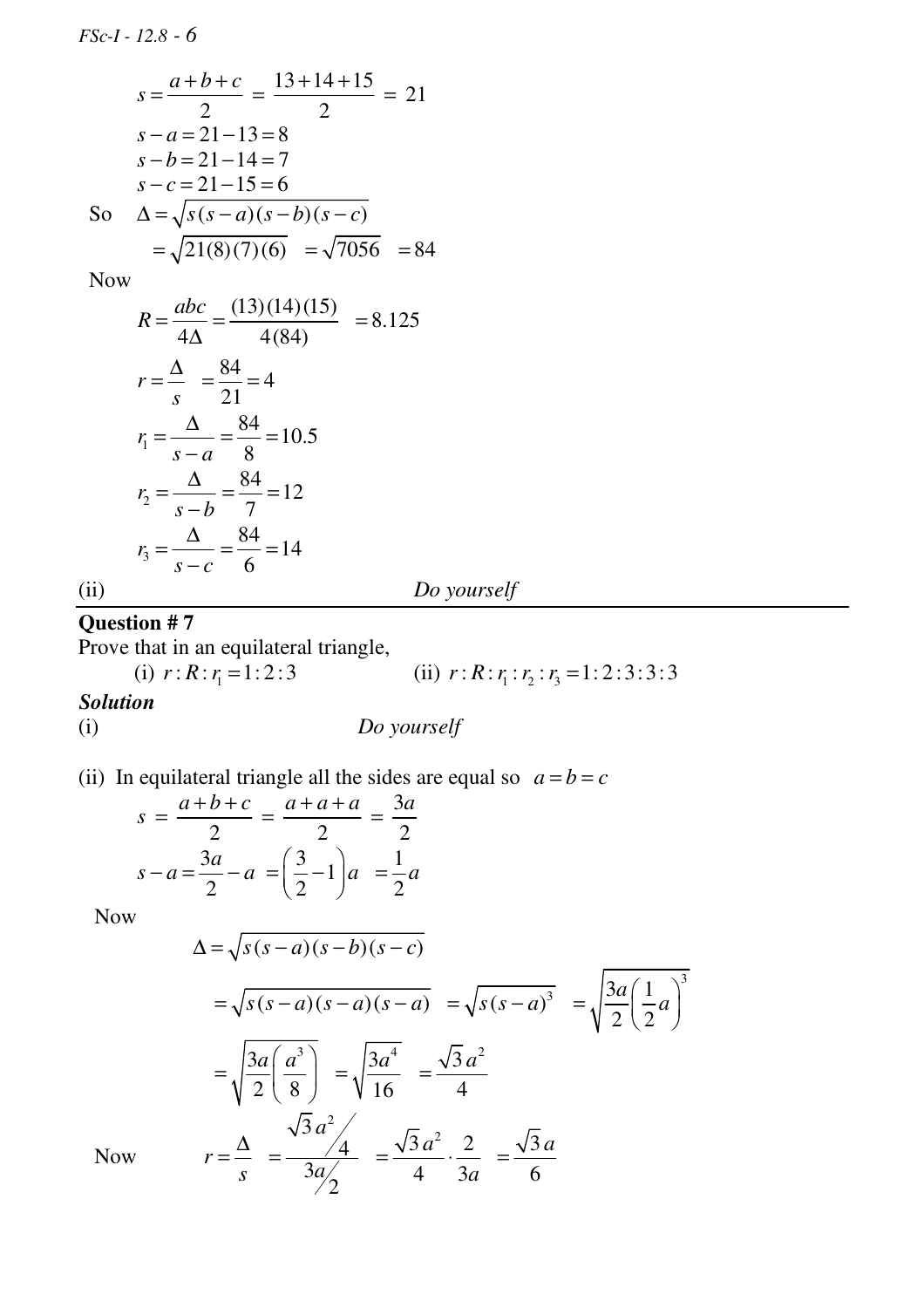$$
R = \frac{abc}{4\Delta} = \frac{a \cdot a \cdot a}{4\sqrt{3}a^2/4} = \frac{a}{\sqrt{3}} = \frac{a}{\sqrt{3}} \cdot \frac{\sqrt{3}}{\sqrt{3}} = \frac{\sqrt{3}a}{3}
$$
  

$$
r_1 = \frac{\Delta}{s - a} = \frac{\sqrt{3}a^2/4}{\frac{1}{2}a} = \frac{\sqrt{3}a^2}{4} \cdot \frac{2}{a} = \frac{\sqrt{3}a}{2}
$$
  

$$
r_2 = \frac{\Delta}{s - b} = \frac{\Delta}{s - a} = \frac{\sqrt{3}a}{2}
$$
  

$$
r_3 = \frac{\Delta}{s - c} = \frac{\Delta}{s - a} = \frac{\sqrt{3}a}{2}
$$

Now

$$
r:R: r_1: r_2: r_3 = \frac{\sqrt{3}a}{6} : \frac{\sqrt{3}a}{3} : \frac{\sqrt{3}a}{2} : \frac{\sqrt{3}a}{2} : \frac{\sqrt{3}a}{2}
$$
  
=  $\frac{1}{6} : \frac{1}{3} : \frac{1}{2} : \frac{1}{2} : \frac{1}{2}$   $\div$ ing by  $\sqrt{3}a$   
= 1 : 2 : 3 : 3 : 3  
  $\times$ ing by 6

#### **Question # 8**

Prove that:

(i) 
$$
\Delta = r^2 \cot \frac{\alpha}{2} \cot \frac{\beta}{2} \cot \frac{\gamma}{2}
$$
  
\n(ii)  $r = s \tan \frac{\alpha}{2} \tan \frac{\beta}{2} \tan \frac{\gamma}{2}$   
\n(iii)  $\Delta = 4Rr \cos \frac{\alpha}{2} \cos \frac{\beta}{2} \cos \frac{\gamma}{2}$ 

(i) R.H.S = 
$$
r^2 \cot \frac{\alpha}{2} \cot \frac{\beta}{2} \cot \frac{\gamma}{2}
$$
  
\n
$$
= r^2 \frac{1}{\tan \frac{\alpha}{2}} \cdot \frac{1}{\tan \frac{\gamma}{2}} \cdot \frac{1}{\tan \frac{\gamma}{2}}
$$
\n
$$
= r^2 \frac{1}{\sqrt{\frac{(s-b)(s-c)}{s(s-a)}}} \cdot \frac{1}{\sqrt{\frac{(s-a)(s-c)}{s(s-b)}}} \cdot \frac{1}{\sqrt{\frac{(s-a)(s-b)}{s(s-c)}}}
$$
\n
$$
= r^2 \sqrt{\frac{s(s-a)}{(s-b)(s-c)}} \cdot \sqrt{\frac{s(s-b)}{(s-a)(s-c)}} \cdot \sqrt{\frac{s(s-c)}{(s-a)(s-b)}}
$$
\n
$$
= r^2 \sqrt{\frac{s^3(s-a)(s-b)(s-c)}{(s-a)^2(s-b)^2(s-c)^2}} = r^2 \sqrt{\frac{s^3}{(s-a)(s-b)(s-c)}}
$$
\n
$$
= r^2 \sqrt{\frac{s^3}{\Delta^2}} = r^2 \frac{s^2}{\Delta} = (\frac{\Delta}{s})^2 \frac{s^2}{\Delta} \quad \therefore r = \frac{\Delta}{s}
$$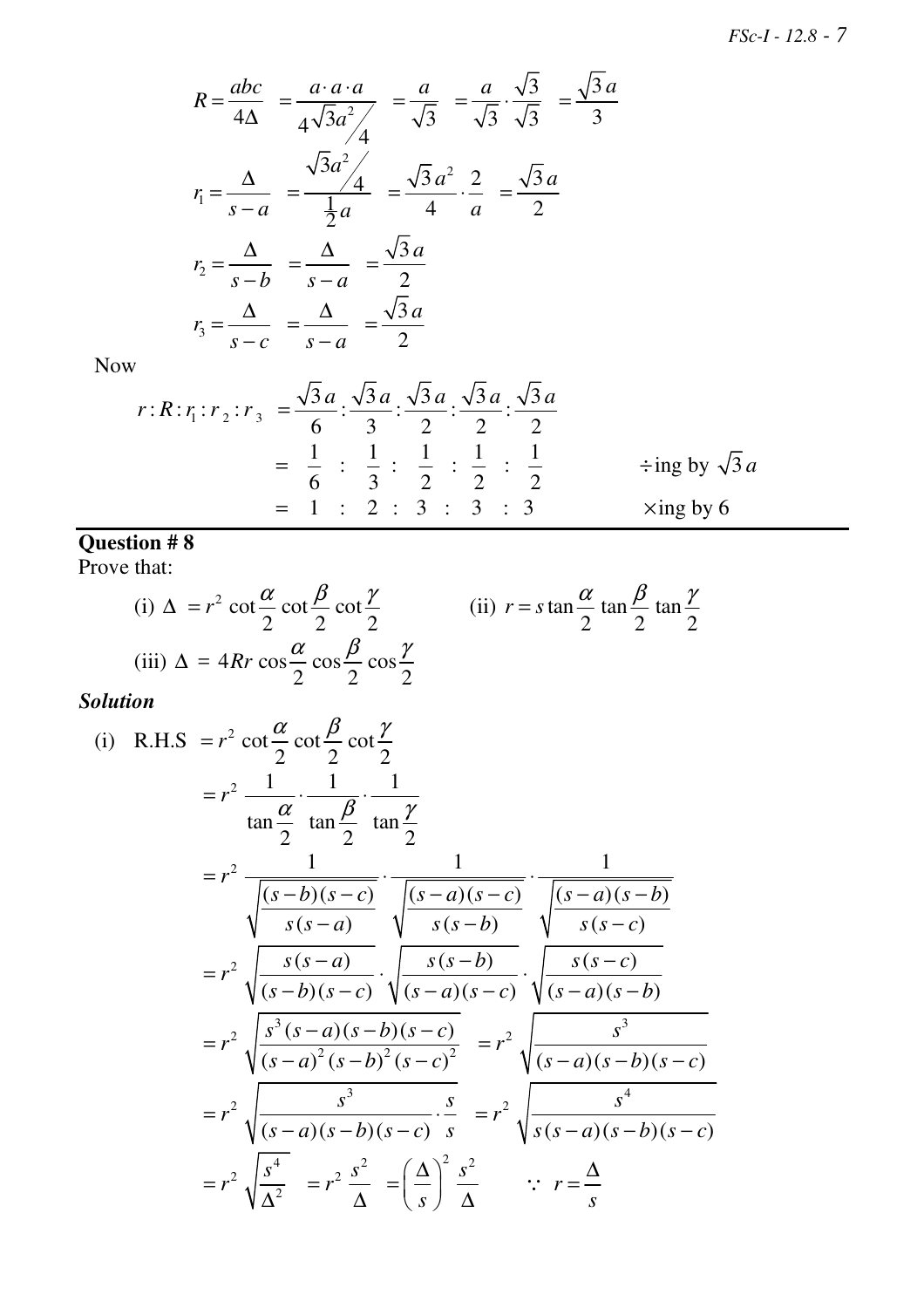$$
= \frac{\Delta^2}{s^2} \frac{s^2}{\Delta} = \Delta = \text{L.H.S}
$$
  
(ii) *Do yourself*

(iii) 
$$
R.H.S = 4Rr \cos \frac{\alpha}{2} \cos \frac{\beta}{2} \cos \frac{\gamma}{2}
$$

$$
= 4Rr \sqrt{\frac{s(s-a)}{bc} \cdot \sqrt{\frac{s(s-b)}{ca} \cdot \sqrt{\frac{s(s-c)}{ab}}}}
$$

$$
= 4Rr \sqrt{\frac{s(s-a) \cdot s(s-b) \cdot s(s-c)}{(bc)(ac)(ab)}}
$$

$$
= 4Rr \sqrt{\frac{s^2 \cdot s(s-a)(s-b)(s-c)}{a^2b^2c^2}} = 4Rr \sqrt{\frac{s^2 \cdot \Delta^2}{a^2b^2c^2}}
$$

$$
= 4Rr \frac{s\Delta}{abc} = 4\left(\frac{abc}{4\Delta}\right)\left(\frac{\Delta}{s}\right)\frac{s\Delta}{abc} = \Delta = L.H.S
$$

## **Question # 9**

Show that

(i) 
$$
\frac{1}{2rR} = \frac{1}{ab} + \frac{1}{bc} + \frac{1}{ca}
$$
 (ii)  $\frac{1}{r} = \frac{1}{r_1} + \frac{1}{r_2} + \frac{1}{r_3}$ 

 $s-a$   $s-b$   $s-c$ 

 $-a$   $s-b$   $s-$ 

 $s - a + s - b + s - c$ 

∆

1

1 *r*

*s*

=

=

*s* = ∆

 $3s - 2s$ 

∆

= ∆

#### *Solution*

(i) L.H.S 
$$
=\frac{1}{2rR}
$$
  
\n
$$
= \frac{1}{2\left(\frac{\Delta}{s}\right)\left(\frac{abc}{4\Delta}\right)} = \frac{4s\Delta}{2\Delta abc} = \frac{2s}{abc} = \frac{a+b+c}{abc} \qquad \therefore 2s = a+b+c
$$
\n
$$
= \frac{a}{abc} + \frac{b}{abc} + \frac{c}{abc}
$$
\n
$$
= \frac{1}{bc} + \frac{1}{ac} + \frac{1}{ab} = \frac{1}{ab} + \frac{1}{bc} + \frac{1}{ca} = \text{R.H.S}
$$
\n(ii) R.H.S  $=\frac{1}{r_1} + \frac{1}{r_2} + \frac{1}{r_3}$   
\n
$$
= \frac{1}{\Delta} + \frac{1}{\Delta} + \frac{1}{\Delta} = \frac{s-a}{\Delta} + \frac{s-b}{\Delta} + \frac{s-c}{\Delta}
$$

=

 $\therefore$  2*s* = *a* + *b* + *c* 

 $= - 1 = L.H.S$ 

 $3s - (a + b + c)$ 

∆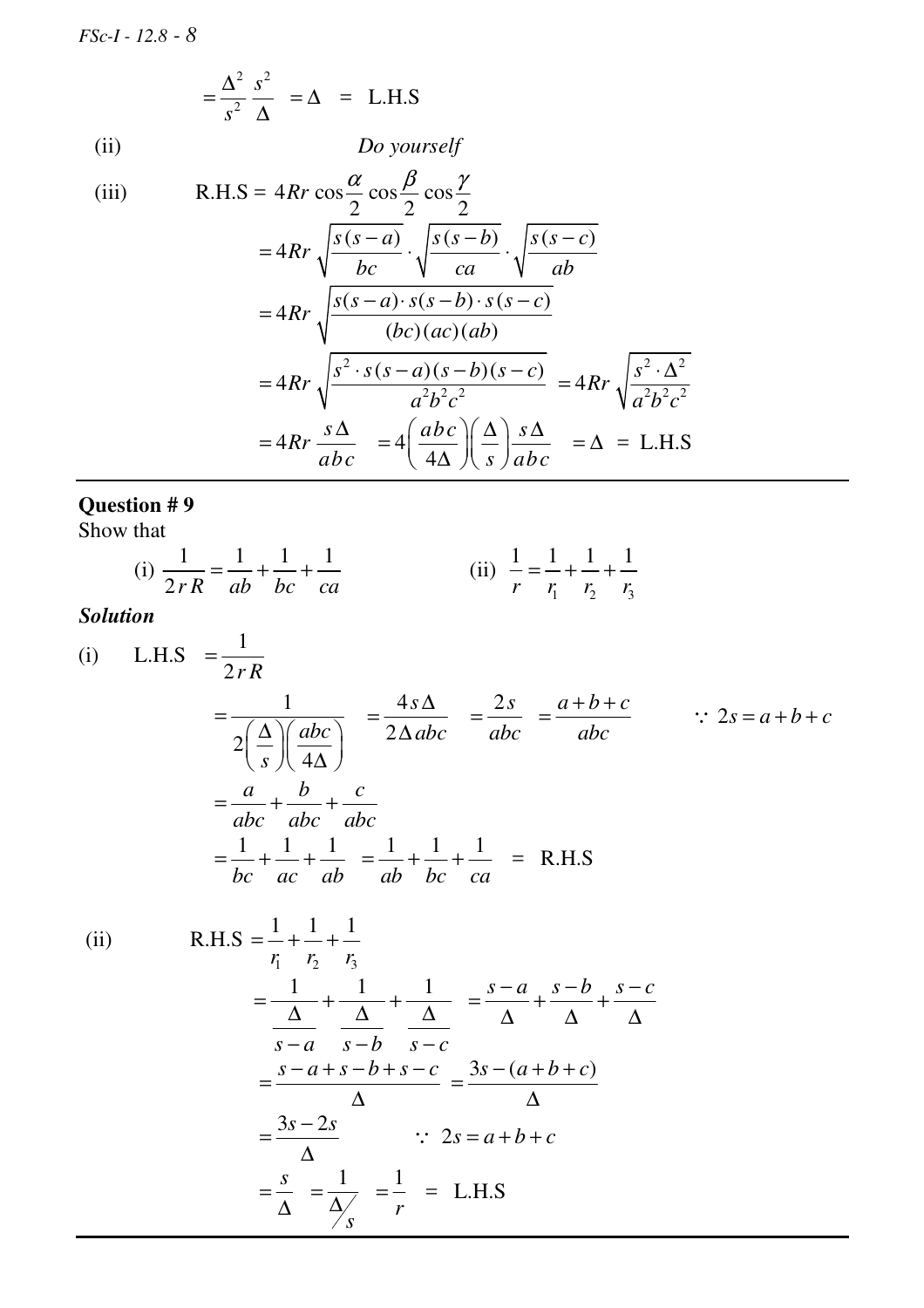## **Question # 10**

We take 
$$
\frac{a \sin \frac{\beta}{2} \sin \frac{\gamma}{2}}{\cos \frac{\alpha}{2}} = a \sin \frac{\beta}{2} \sin \frac{\gamma}{2} \frac{1}{\cos \frac{\alpha}{2}}
$$
  
**Solution**  
Now see Question # 2

## **Question # 11**

Prove that:  $abc(\sin \alpha + \sin \beta + \sin \gamma) = 4\Delta s$ 

*Solution* 

L.H.S = 
$$
abc(\sin \alpha + \sin \beta + \sin \gamma)
$$
  
\nSince  $\Delta = \frac{1}{2}ab\sin \gamma = \frac{1}{2}bc\sin \alpha = \frac{1}{2}c\alpha\sin \beta$   
\n $\therefore \sin \gamma = \frac{2\Delta}{ab}$ ,  $\sin \alpha = \frac{2\Delta}{bc}$ ,  $\sin \beta = \frac{2\Delta}{ca}$   
\nThus L.H.S =  $abc\left(\frac{2\Delta}{bc} + \frac{2\Delta}{ac} + \frac{2\Delta}{ab}\right)$   
\n $= abc\left(\frac{2\Delta a + 2\Delta b + 2\Delta c}{abc}\right) = 2\Delta a + 2\Delta b + 2\Delta c$   
\n $= 2\Delta(a + b + c) = 2\Delta(2s)$   $\therefore 2s = a + b + c$   
\n $= 4\Delta s =$  R.H.S

# **Question # 12**

(i) 
$$
(r_1 + r_2) \tan \frac{\gamma}{2} = c
$$
 (ii)  $(r_3 - r) \cot \frac{\gamma}{2} = c$ 

(i) L.H.S = 
$$
(r_1 + r_2) \tan \frac{\gamma}{2}
$$
  
\n= $\left(\frac{\Delta}{s-a} + \frac{\Delta}{s-b}\right) \sqrt{\frac{(s-a)(s-b)}{s(s-c)}}$   
\n= $\left(\frac{\Delta(s-b) + \Delta(s-a)}{(s-a)(s-b)}\right) \sqrt{\frac{(s-a)(s-b)}{s(s-c)} \cdot \frac{s(s-c)}{s(s-c)}}$   
\n= $\Delta \left(\frac{s-b+s-a}{(s-a)(s-b)}\right) \sqrt{\frac{s(s-a)(s-b)(s-c)}{s^2(s-c)^2}}$   
\n= $\Delta \left(\frac{2s-a-b}{(s-a)(s-b)}\right) \sqrt{\frac{\Delta^2}{s^2(s-c)^2}}$   
\n= $\Delta \left(\frac{a+b+c-a-b}{(s-a)(s-b)}\right) \frac{\Delta}{s(s-c)}$   $\therefore 2s = a+b+c$   
\n= $\frac{\Delta^2 c}{s(s-a)(s-b)(s-c)} = \frac{\Delta^2 c}{\Delta^2} = c$  = R.H.S